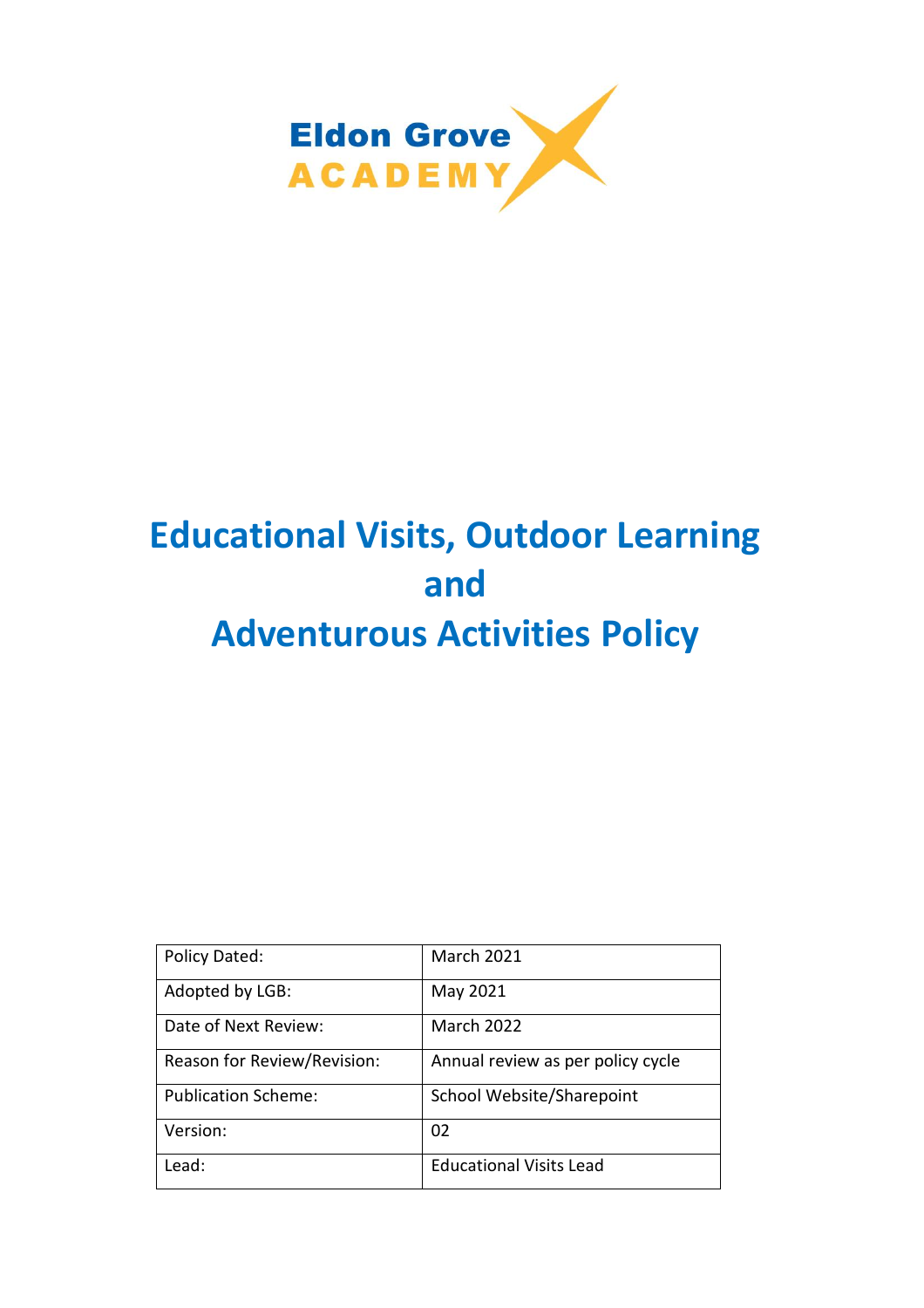# **Introduction**

This policy sets out the procedures within which all employees must operate. Further details can be gained by referring to the Employer Policy as detailed in Section 2.

Every young person should experience the world beyond the classroom as an essential part of learning and personal development, whatever their age, ability or circumstances.

Learning beyond the classroom is the use of places other than the classroom for teaching and learning. It is about getting children and young people out and about, providing them with challenging, exciting and different experiences to help them learn. It is about raising achievement through an organised, powerful approach to learning in which direct experience is of prime importance. This is not only about what we learn but importantly how and where we learn. It is not an end in itself but rather a vehicle to develop the capacity to learn. Good quality learning beyond the classroom adds much value to classroom learning.

## **1. Scope and Responsibilities**

This policy applies to all educational visits, outdoor learning and adventurous activities carried out with young people. It does not apply to work-experience placements, work related learning or alternative provision.

It is the visit leader's responsibility to:

- complete the EV form in full at least a week prior the visit. This allows sufficient time for review of the visit to take place and approval of the visit. Failure to do so may result in a trip not being allowed to go ahead (or be cancelled);
- Ensure a risk assessment is in place;
- Ensure all off-site visits are appropriately staffed (staff to pupil ratios met);
- Take the school mobile phone, a portable first aid kit, information about the specific medical needs of pupils, any necessary medication and the parent/carers' emergency contact details;
- Ensure there is at least 1 first aider on trips and visits (for EYFS, there will always be one first aider with a current paediatric first aid certificate).

Maximum vigilance must be exercised by all staff taking pupils off the school site. Pupil ratios should be discussed with the Head of School before leaving the school site. Voluntary workers must not take pupils off site unless accompanied by employed staff. The Head of School has the discretion to vary the foregoing for specified reasons.

It is also the responsibility of every member of staff, placement or volunteer attending the visit to read and understand the relevant requirements of the EV form and risk assessments.

#### Residential and overseas visits

More complex trips/visits (residential and overseas) will require a minimum of 1 month's notice for approval. Staff should always take advice from the school's Educational Visits Co-ordinator or the Head of School where necessary with regards to completing such an educational visit request.

The Head of School has appointed an Educational Visits Co-ordinator. They will have the training and experience to enable them to competently discharge their responsibilities.

The Education Visits Co-Ordinator is responsible for reviewing all EV forms and risk assessments. A local area learning guidance document is available for visits within the local area and generic visits.

The Educational Visits Co-ordinators are: Rachael Francis and Audrey Brahimi.

Also refer to the school's Health and Safety Policy for further information on Educational Visits.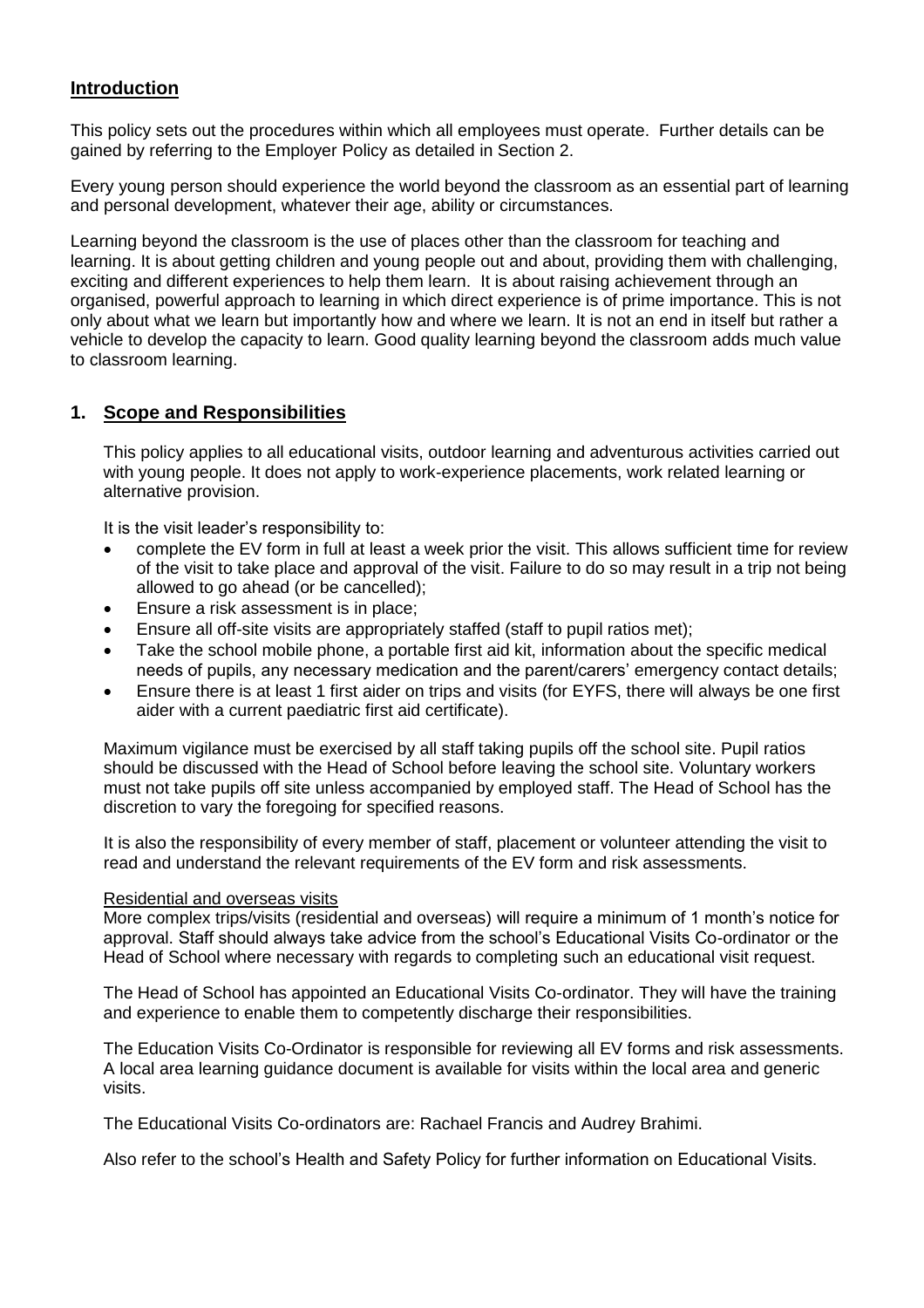# **2. Employer Policy and Procedures**

Eldon Grove Academy recognises that it is the employer and retains responsibilities for health and safety. It will discharge its duties through the adoption of this Policy and retain competent advice, approval and monitoring through North Yorkshire Educational Visits Advisory Service. Specific local procedures will be in line with, but not duplicate this policy.

Where there is conflict with non-statutory guidance or advice from other sources, the Educational Visits Policy will take precedence with clarification sought from the Head of School, and if required from North Yorkshire Educational Visits Advisory Service.

#### **Consent**

Routine acknowledgement: whilst it is not a legal requirement to gain parental consent for curriculum activities, written acknowledgement will be gained on enrolment for routine local visits and activities (Loco Parentis) which are part of our normal educational provision during the school day and information regarding the nature of the types of visit will be included in our school prospectus and website. We will always aim to fully inform parents using our school's electronic communication system or letters of the nature of each visit, activity or series of a similar nature, remind parents that they have acknowledged this, and give opportunity to update information and emergency contact details. On occasions, a curriculum opportunity may become available at short notice and we will always aim to notify parents that their child will be offsite but this may not always be possible.

#### Specific consent

Written consent will be gained for every individual visit, activity or series of a similar nature which involve activities which fall outside of normal hours or are a higher level of risk including but not limited to longer journeys, residential visits and adventurous activities. We will fully inform parents by of the nature of each visit, activity or series of a similar nature.

#### Medical Information

We will use the medical information on record in our Student Information Management System alongside any updated information which parents will be given the opportunity to provide for most visits and activities. Where visits or activities involve a higher level of risk it may be appropriate for separate medical information and consent forms to be completed.

#### Staff Competence

Records will be kept of induction, training, relevant qualifications and competence by the Head of School and EVC. To ensure sustainability of important visits, deputy visit leaders will be appointed in order that contingency plans can be put in place should a visit leader be indisposed.

#### EVC Training

The Educational Visits Co-ordinator will attend appropriate training and revalidation as required by the employer.

#### Teaching Staff

All appropriate staff are familiar with the EV system and where to access relevant documentation and support.

#### **3. Planning and Approval Procedures**

Visit leaders should follow the Educational Visits Policy, EV Co-ordinator guidance, any relevant local procedures and standard assessments of risk.

Risk management is a vital part of planning and assessing benefits and risk associated with visits and activities. Sensible risk management relates to identifying significant hazards and mitigating against risk through appropriate control measures. It is not a paperwork exercise but a dynamic process before and during a visit or activity in order that young people can be kept safe from harm. Generic or event specific risk assessments will be used to record significant findings.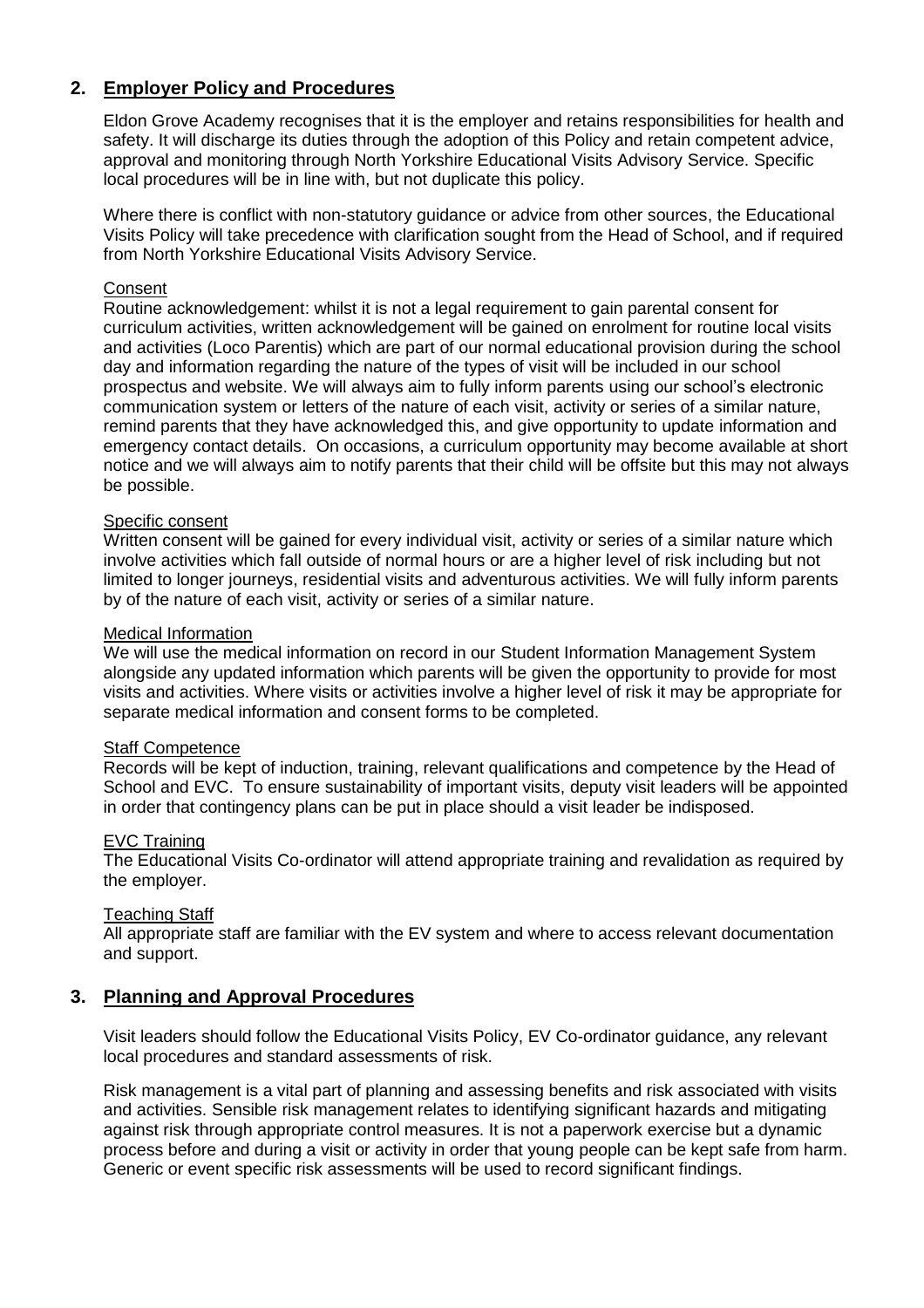External providers: Where applicable (residentials/trips abroad), visit leaders will gain credible assurances of health & safety management systems and quality provision through a Learning Outside the Classroom Quality Badge. Alternatively, assurances will be gained through an adequate Provider Statement provided by the external provider.

# **4. Visit Planning and Management System**

A web-based system is used to facilitate the efficient planning, management, approval and evaluation of visits. All staff that lead or accompany visits can access their own account which is set up by the Educational Visits Co-ordinator.

The default option is a day visit within the United Kingdom. Visits can be further categorised as follows:

- On-site or local learning area
- Joint visit
- **Overseas**
- Residential
- Adventurous (provider led)
- Adventurous (self-led)

Refer to local school procedures and guidance regarding the establishments' use of these categories.

Approval of visits will be made as detailed below:-

- Initial approval in principal will be gained electronically from the EVC or Head of School, as required in this Policy.
- North Yorkshire Adviser: Visits abroad and all self-led adventurous activities (residentials) regardless of location. (As detailed in online guidance).
- Head of School: All visits and activities.
- Educational Visits Co-ordinator: All visits and activities.

## Governing Body:

Additionally as the employer, approval will be retained for visits abroad and all self-led adventurous activities in line with this Policy. The Governing Body delegate the approval or scrutiny of these visits to North Yorkshire Educational Visits Advisory Service.

# **5. Monitoring of Visits and Procedures**

Governors will monitor the implementation of this policy by acting as a critical friend in monitoring the implementation and effectiveness of the policy.

The Educational Visits Co-ordinator will ensure that there is a system in place for appropriate monitoring of visits and activities.

# **6. Charges for Off-site Activities and Visits**

Charges for educational off-site visits and residential activities/trips abroad, including charges for visits and transport, requests for voluntary contributions and remission of charges are made in line with DfE guidance. Please refer to the Academy's Charging and Remissions Policy for specific guidance.